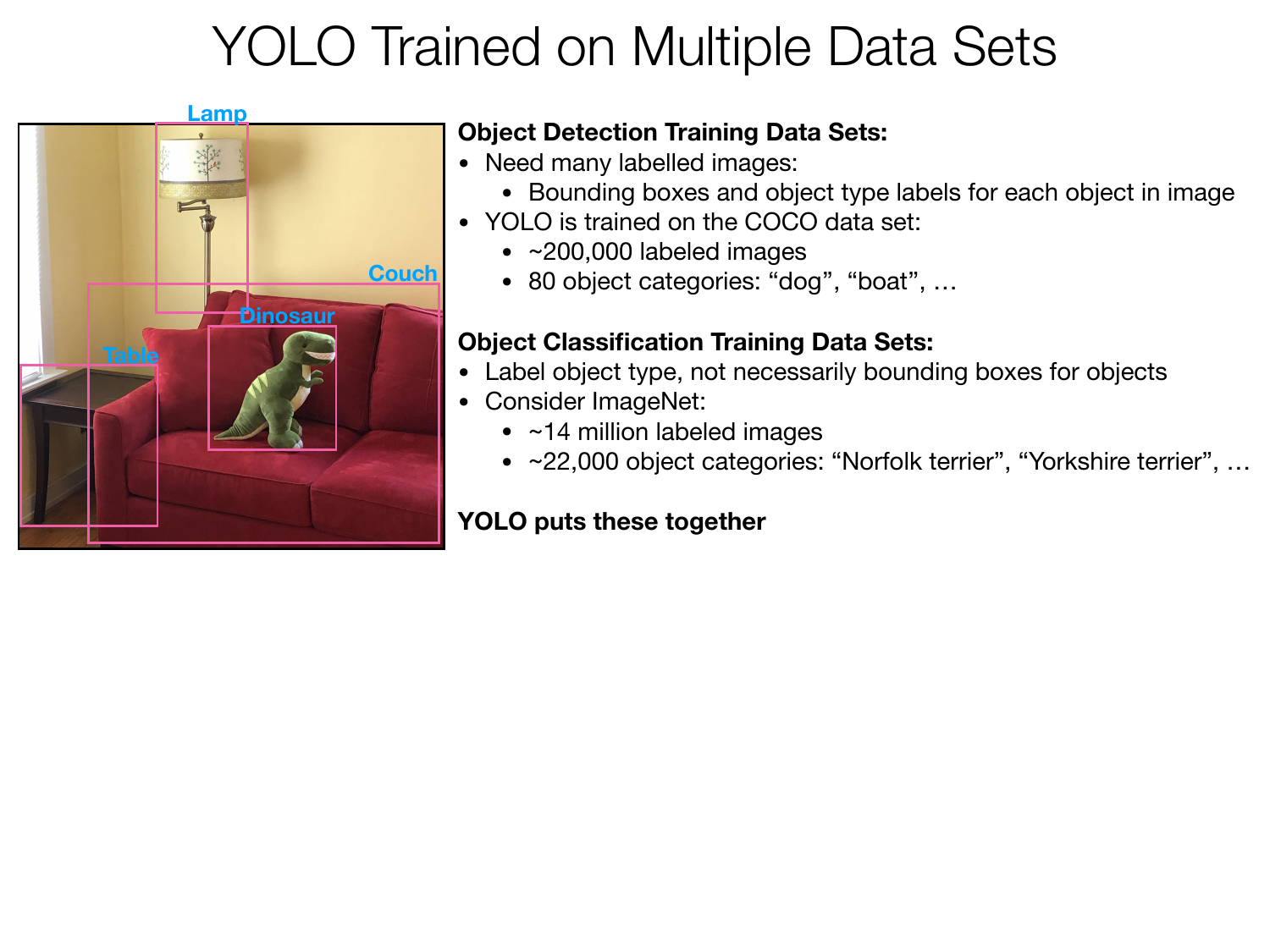

**Connecting the data sets with conditional probabilities:**

 $Pr(Norfolk\,\text{terrier}) = Pr(Norfolk\,\text{terrier}|\text{terrier})$  $*Pr$ (terrier|hunting dog)

 $*...*$ 

 $*Pr(\text{mammal} | Pr(\text{animal})$  $*Pr(animal|physical object)$ 

Figure from Redmon and Farhadi. "YOLO9000: Better, Faster, Stronger" (2009)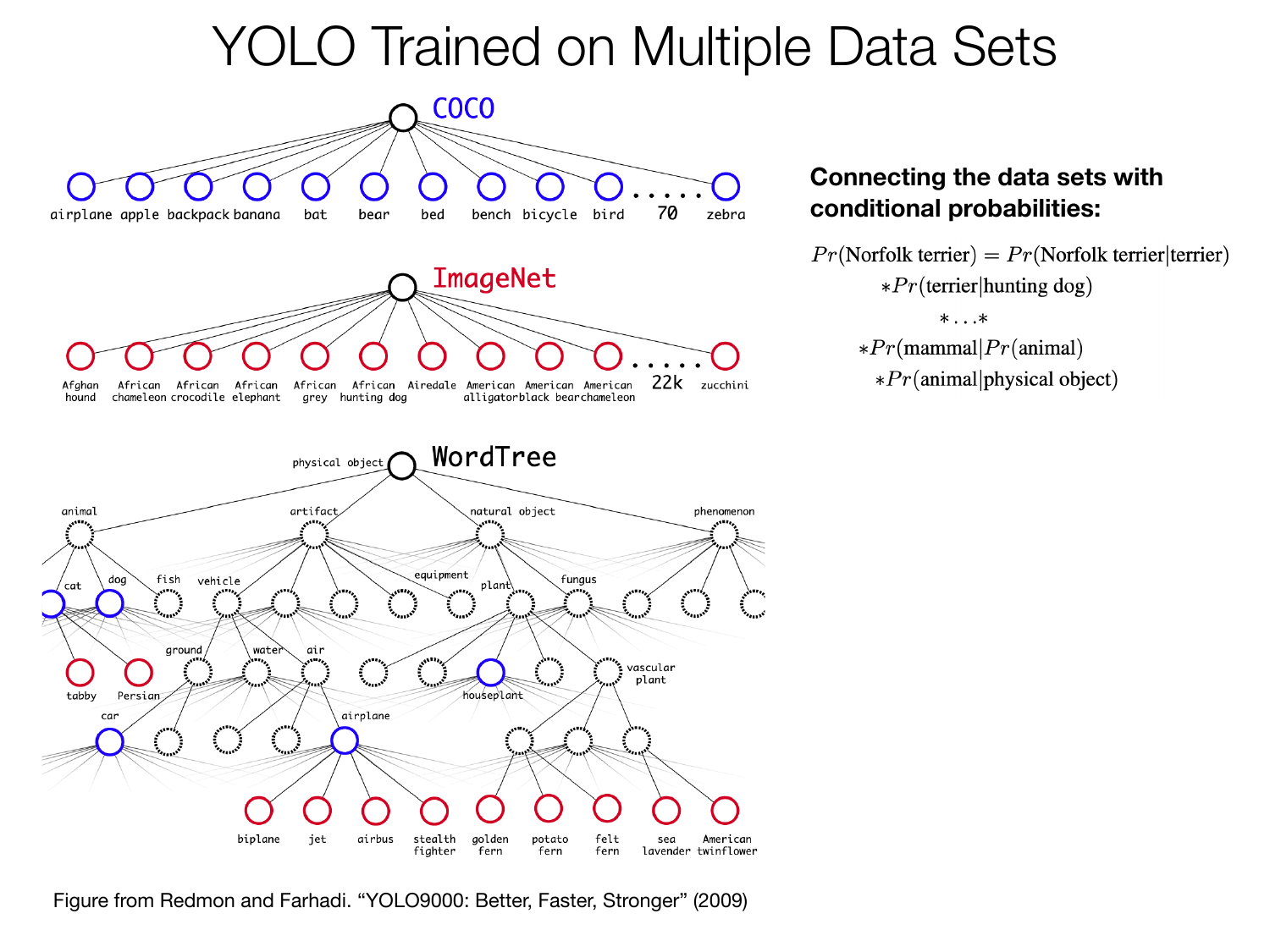

**Training on both data sets:** 

- Batches sample images from both COCO and ImageNet
	- 'we balance the data set by oversampling COCO so that ImageNet is only larger by a factor of 4:1.'

Figure from Redmon and Farhadi. "YOLO9000: Better, Faster, Stronger" (2009)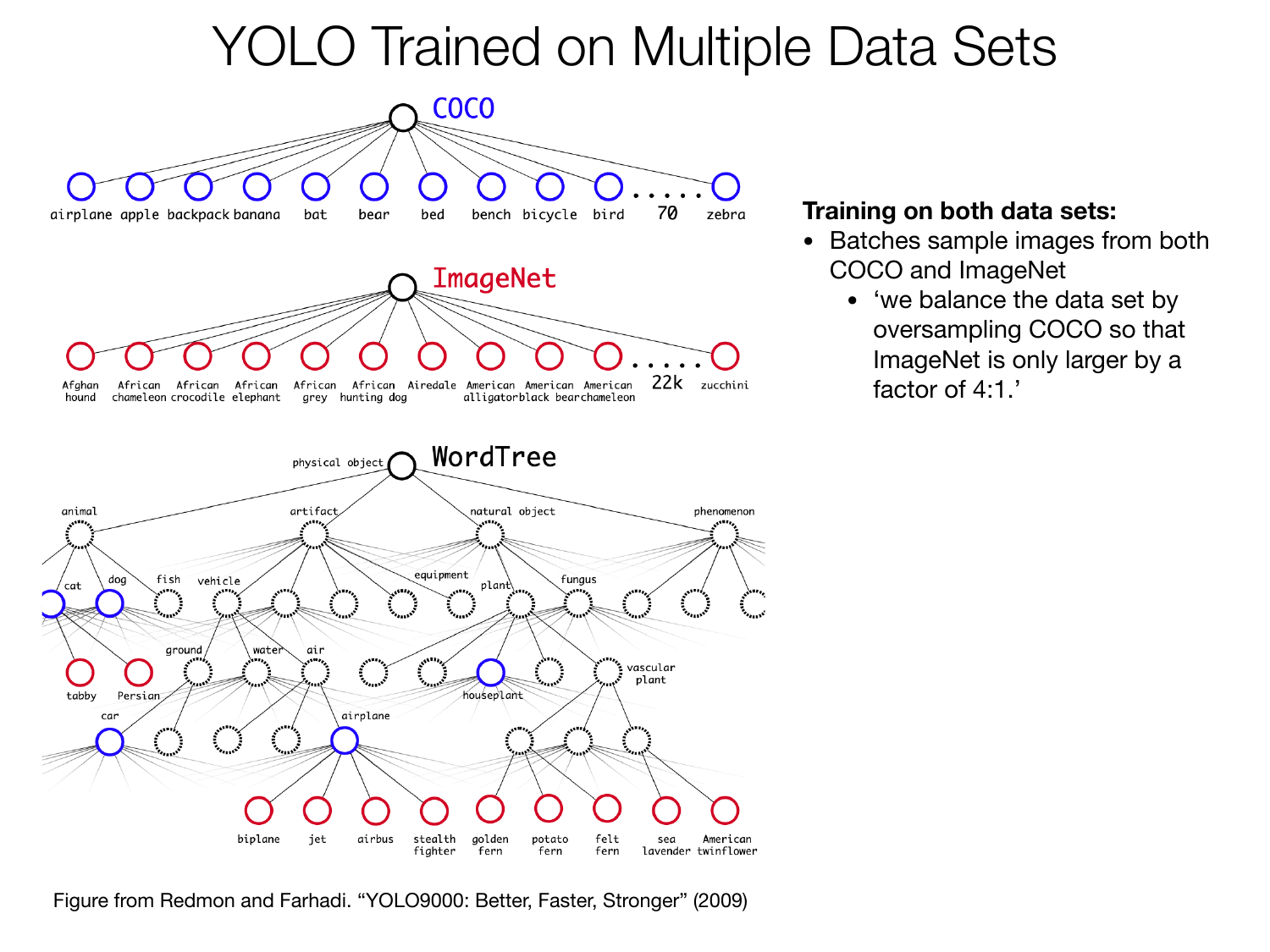

#### **Training on both data sets:**

- Batches sample images from both COCO and ImageNet
	- 'we balance the data set by oversampling COCO so that ImageNet is only larger by a factor of 4:1.
- Backpropagation updates only as appropriate to sampled image
	- 'When our network sees a detection image we backpropagate loss as normal.'
	- 'For classification loss, we only backpropagate loss at or above the corresponding level of the label. For example, if the label is "dog" we do[n't] assign any error to predictions further down in the tree, "German Shepherd" versus "Golden Retriever", because we do not have that information.'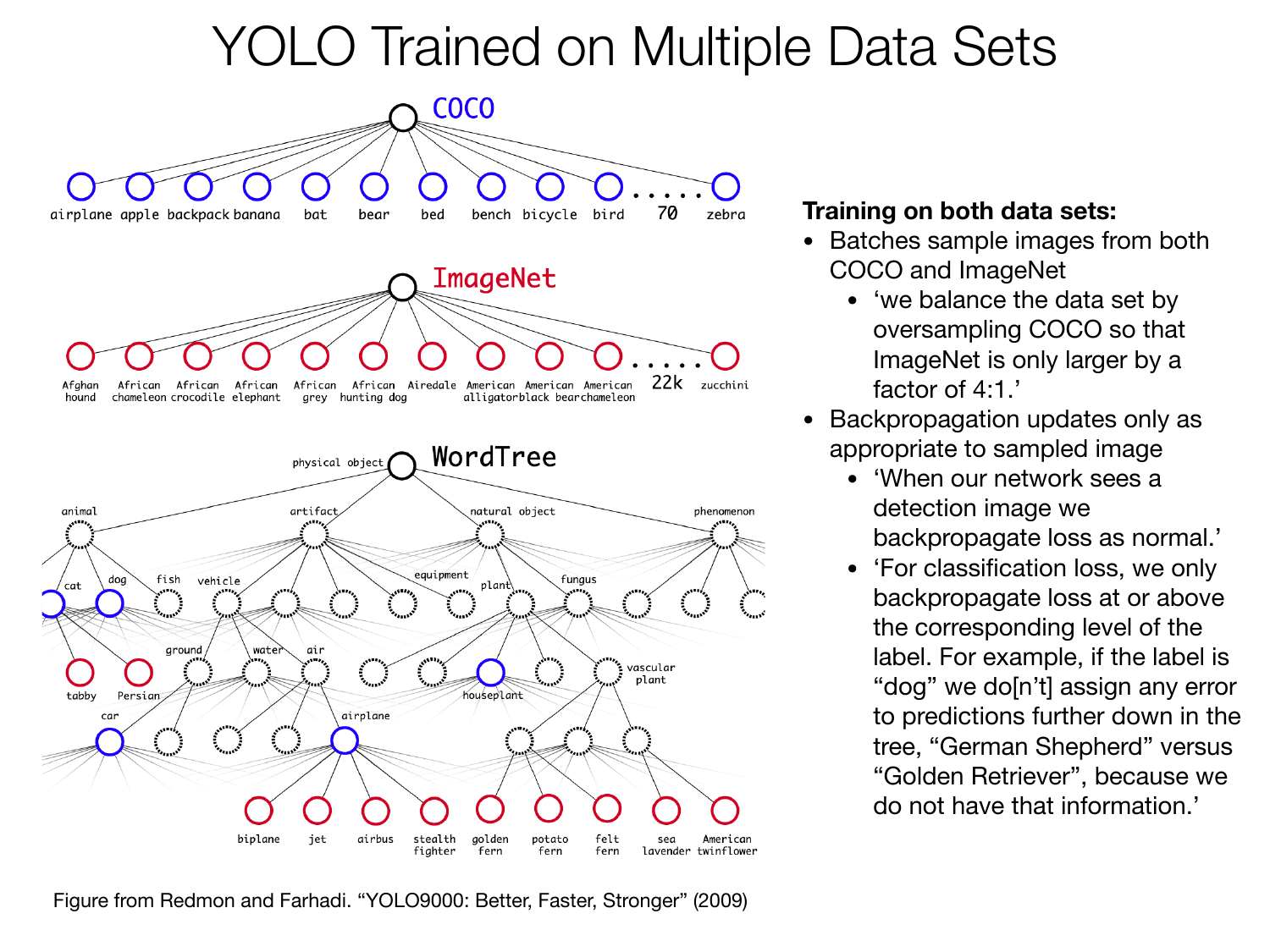# Related Issue: Many Sigmoids, not One Softmax



#### **Multi-class classification:**

- **•** In general, image has one class (dinosaur, lamp, table, couch, …)
- **•** Softmax activation: class probabilities sum to 1
- **•** In context of YOLO, each combination of cell and anchor box has one associated class